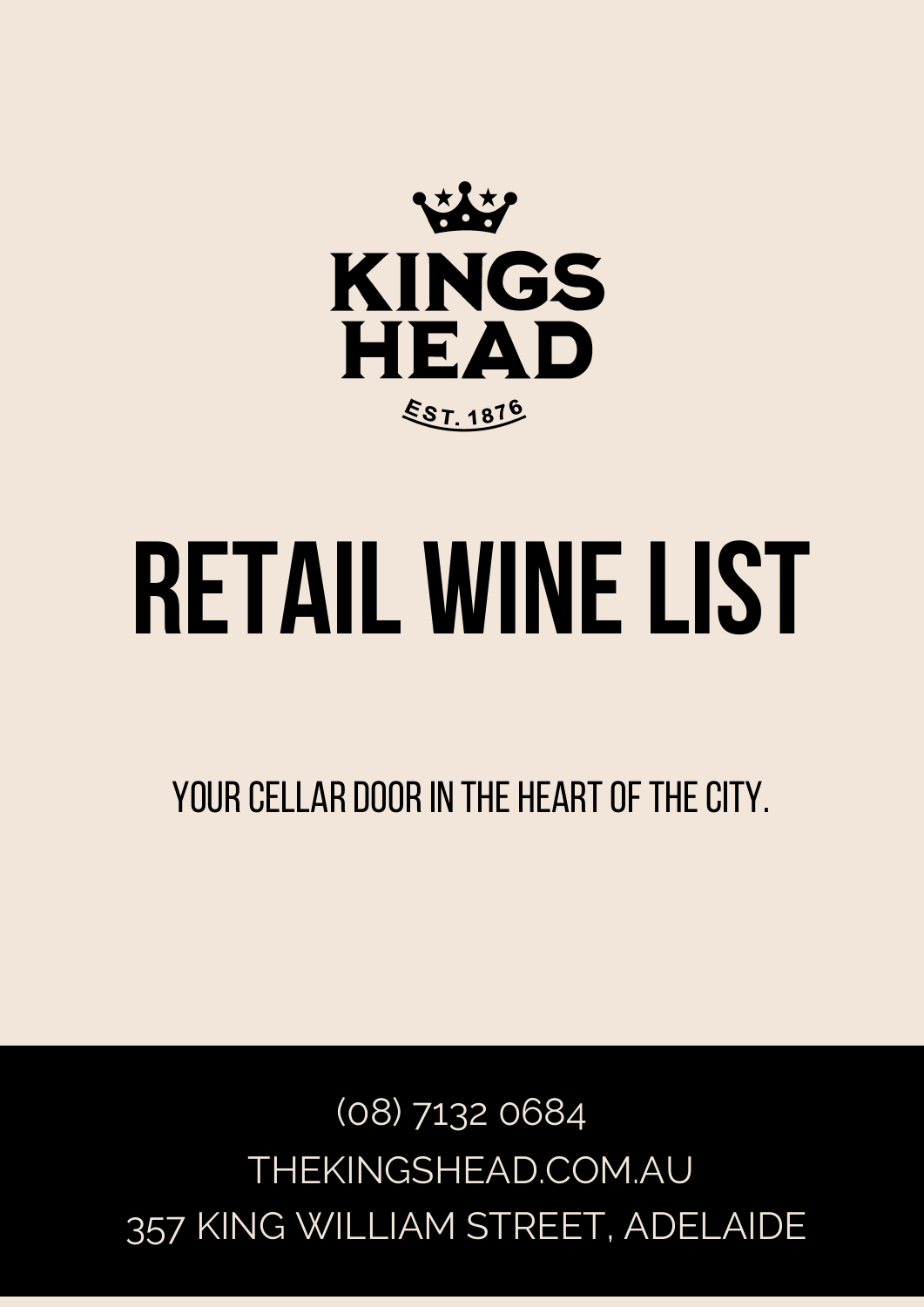## sparkling?

- Sparkling Wine Alpha Box & Dice Tarot Prosecco 25
	- Cuvee Co Ivy Rose 38
	- Deviation Road Loftia 50
	- Karatta Griffin sparkling red 22
	- Karatta SS Karatta sparkling white 22
		- Lake Breeze Moscato 2020 22
	- Lambrook sparkling Pinot Noir Chardonnay 25
		- Pasqua Vini Prosecco 38
		- Petit Cordon by Mumm 60
			- Primo Estate Prosecco 25
	- Sidewood sparkling Pinot Noir Chardonnay 25
		- Spring Seed Moscato 22
	- Unico Zelo Sea Foam Petillant Naturel Fiano 24
		- Vigna Cantina Prosecco 26
		- Willows "The Doctor" sparkling red 40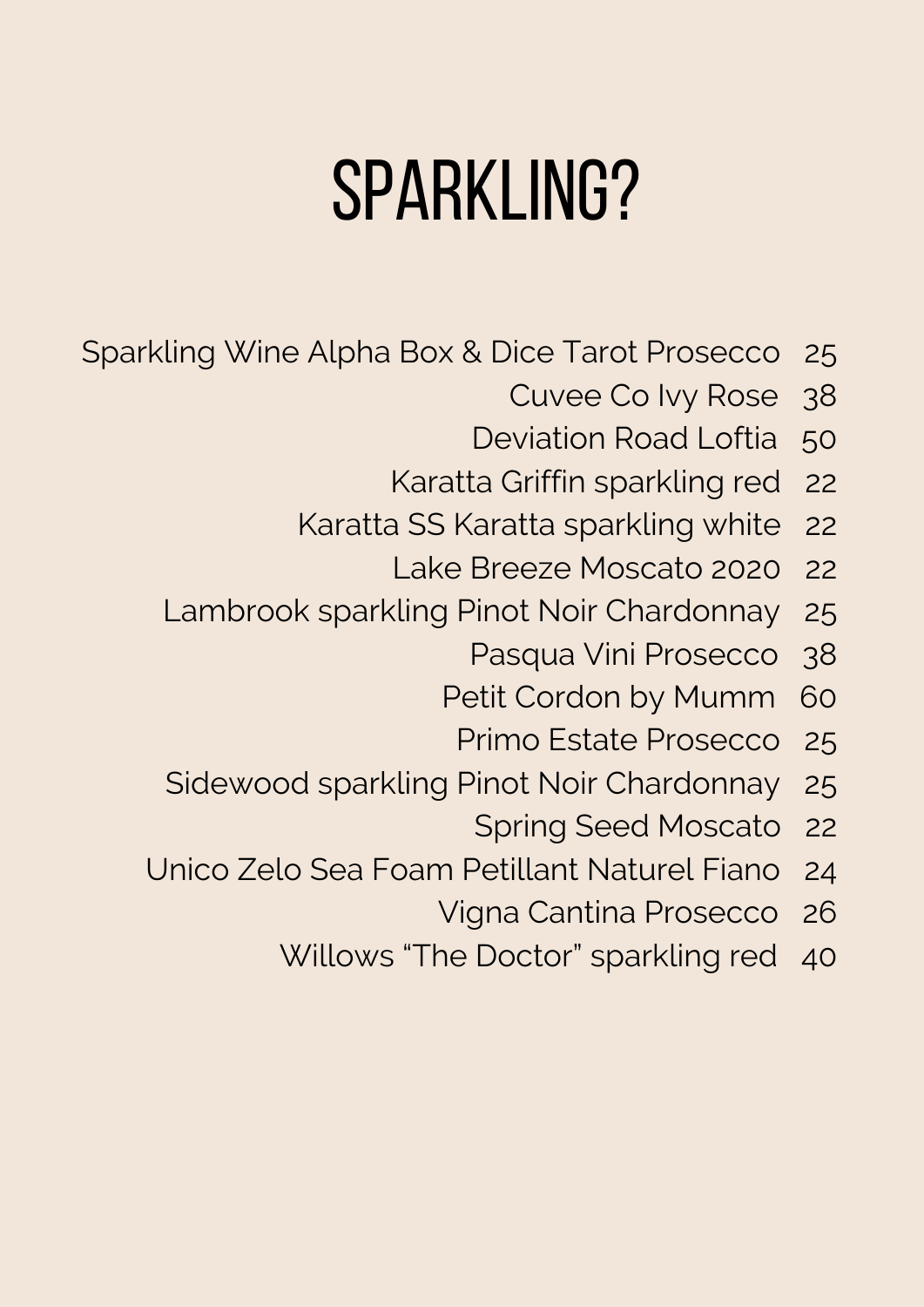### WHITES?

- White Wine Atlas Watervale Riesling 2020 28
	- Battle of Bosworth Sauvignon Blanc 2019 21
		- Cape Jaffa Chardonnay 22
			- Cape Jaffa Sav Blanc 22
- First Drop Pinot Grigio Endless Summer 2020 25
	- Golding Exchange Chardonnay 24
	- Jericho Fiano \$26.00 Jericho Fume 26
		- Kastambul Chardonnay 30
		- KT Peglidis Vineyard Riesling 42
	- Lake Breeze Bullant Chardonnay 2019 18
		- Lobethal Road Pinot Gris 2020 25
		- Mitolo Jester Vermentino 2019 25
			- Paracombe Sauvignon Blanc 23
				- Precious Little Gruner 26
	- Ricca Terra Bronco Buster Fiano Blend 25
		- RieslingFreak #3 Clare Riesling 26
		- Riposte The Foil Sauvignon Blanc 24
			- Shaw & Smith Sauvignon Blanc 35
				- Sidewood Pinot Gris 2020 22
					- Skillogallee Riesling 28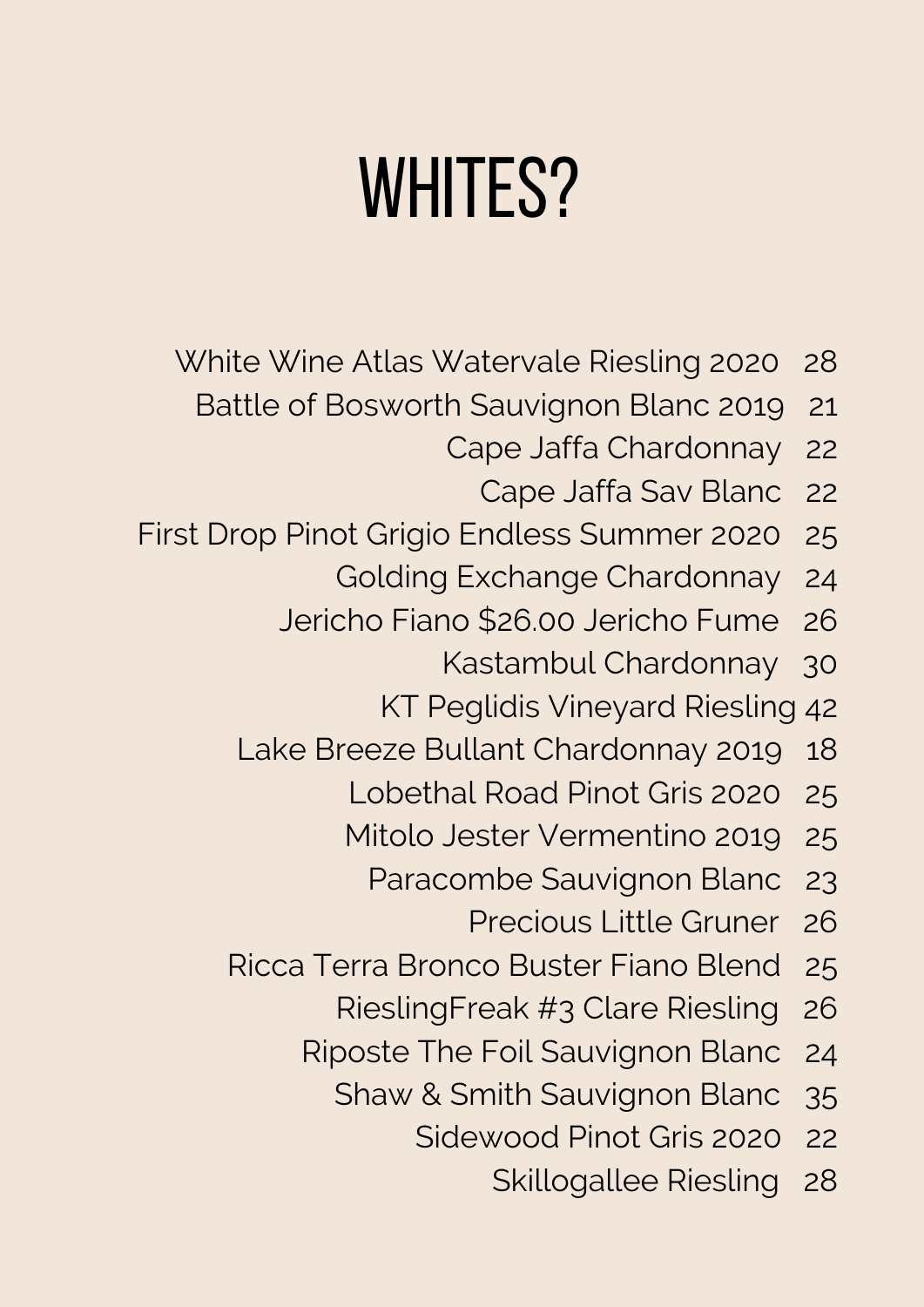- Spring Seed 'Poppy' Pinot Grigio 2019 20
- Thistledown Gorgeous Grenache Blanc 2020 23
- Thistledown Great Escape Chardonnay 2020 30
	- Tim Gramp Riesling 22
		- Vella Chardonnay 32
	- Vinteloper Pinot Gris 29
	- Wangolina Sauvignon Blanc 22
		- Willows Riesling 2019 18
		- Zerella La Gita Fiano 2019 30

#### ROSE?

- Golden Child Beach Bum Rose 2020 25
	- Il Cattivo Grenache Rose 22
	- Sidewood Tempranillo Rose 2020 24
		- Teusner Salsa Rose 24
- Thistledown Gorgeous Grenache Rose 2020 21
	- Wangolina Dolcetto Rose 20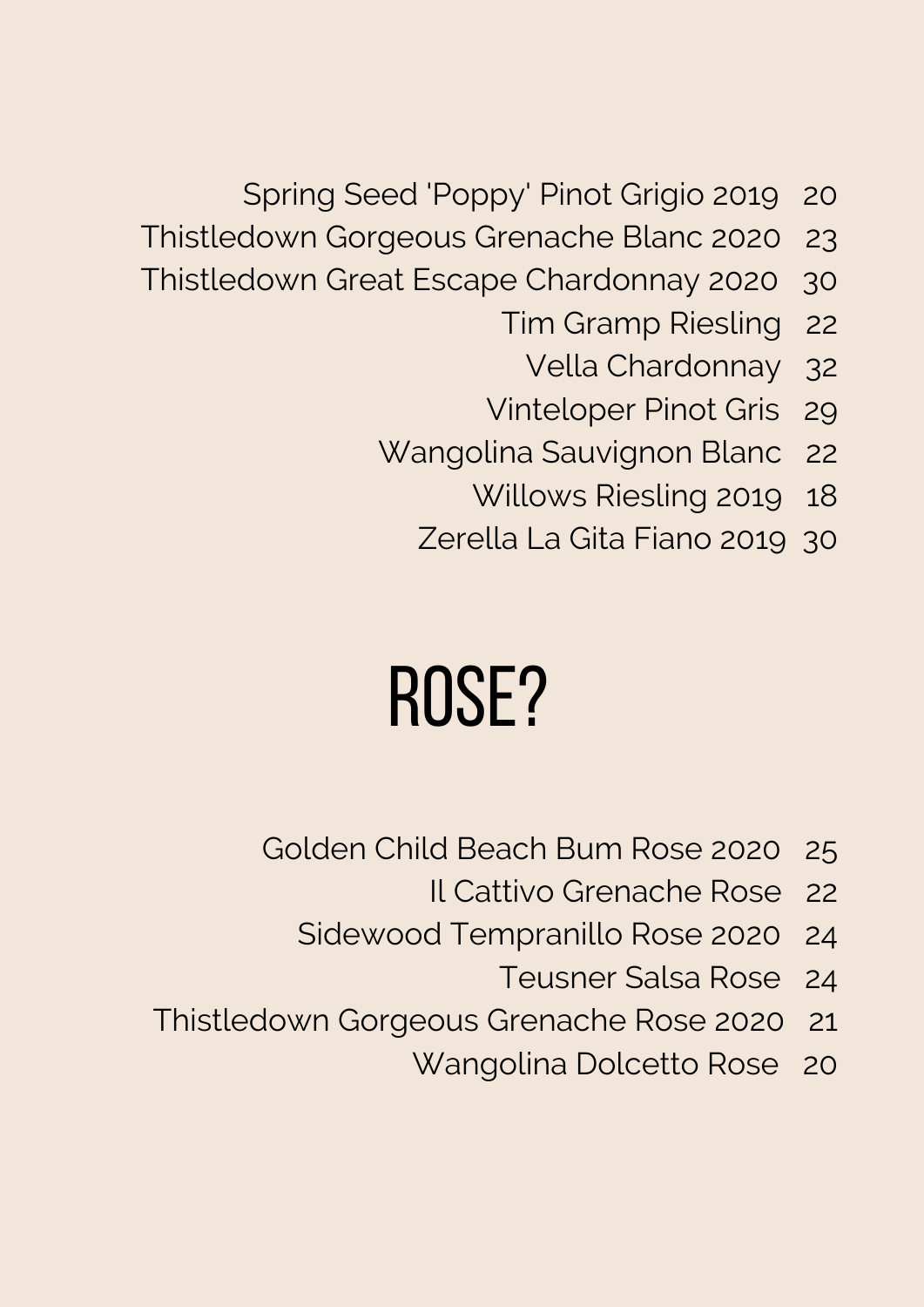## **LIGHT REDS?**

- Alpha Box & Dice Rebel Mistress Touriga Tempranillo Carignan 35
	- Alpha Box & Dice Rebel Rebel Montepulciano 30
		- Alphelion Confluence Grenache 2019 35
			- Berg Heering Nero d'Avola 28
	- Cirillo Estate Wines "The Vincent" Grenache 2019 25
		- Dowie Doole GT 22
		- First Drop Minchia Montepulciano 42
			- Golding Family Reserve Gamay 36
				- Head Red GSM 25
				- Heirloom Touriga 33
				- Il Cattivo Grenache 2019 28
				- Il Cattivo Tempranillo 2020 28
					- Kalleske Clarrys GSM 27
						- La Linea Mencia 32
					- La Linea Tempranillo 29
		- Langmeil Della Mina Sangiovese/Barbera 30
			- Mitolo Cinquecento Sangiovese 2019 39
				- Murdoch Hill Pinot Noir 32
				- Nepenthe Altitude Pinot Noir 28
					- Primo Estate Nero d'Avola 27
				- Ricca Terra Bullets Tempranillo 25
		- Ricca Terra Juicy June Negroamaro Grenache 25
			- Riposte "The Dagger" Pinot Noir 24
			- Running with Bulls Tempranillo 22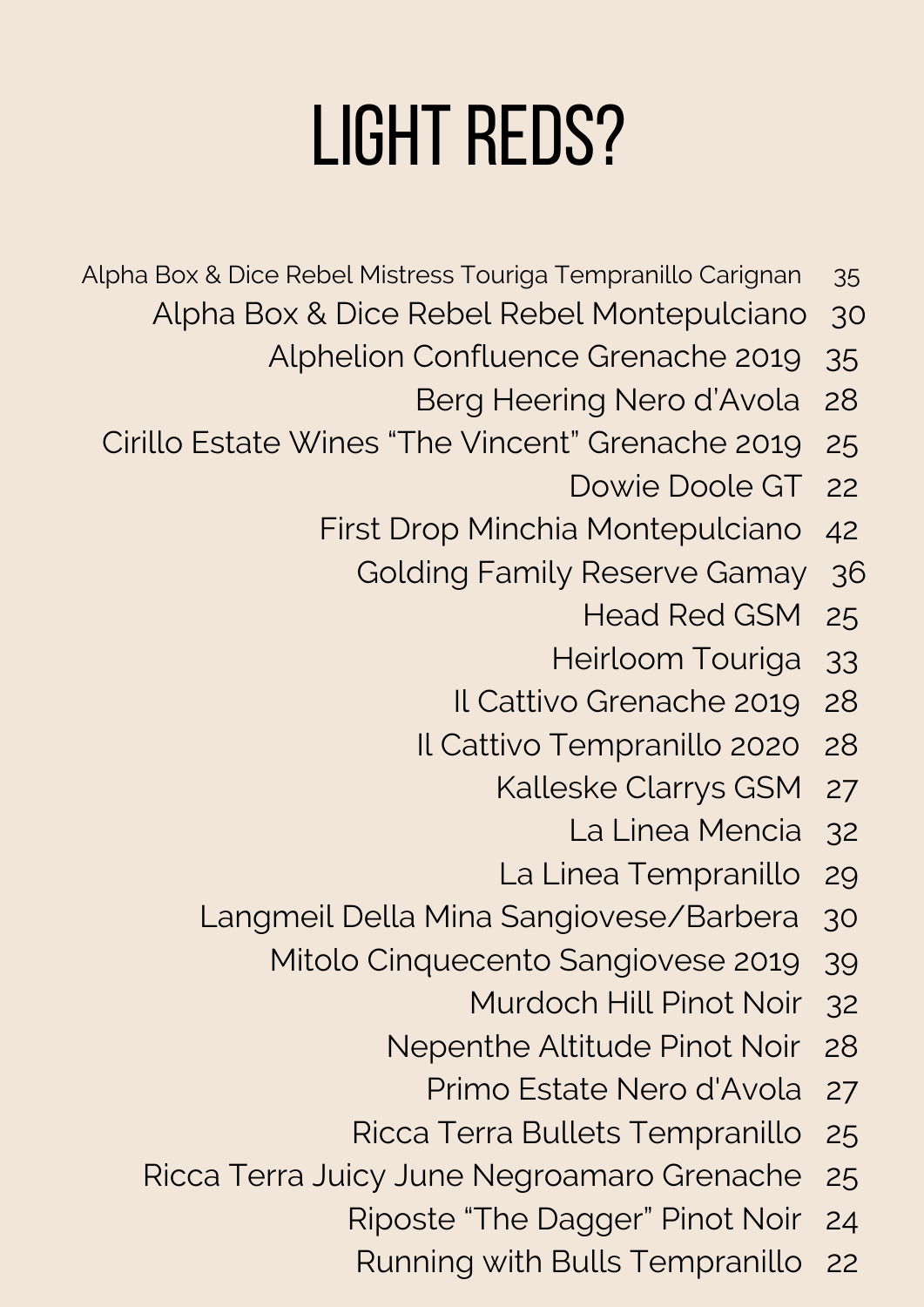- Samuels Gorge Grenache 2018 40
- Samuels Gorge Tempranillo 2020 40
	- Shut the Gate Sangiovese 24
		- Teusner G Grenache 29
			- The Thief GSM 2017 33
- Thistledown Gorgeous Grenache 2020 25
- Unico Zelo Truffle Hound Nebbiolo Barbera 24
	- Vella Gambler Gamay 39
		- Vinteloper Pinot Noir 36
	- Wangolina Tempranillo 26
	- Zerella La Gita Nero d'Avola 2019 35

#### FULL BODIED BEAUTIES?

- Alpha Box & Dice Palmetto Shiraz 25
- Amadio Horse & Cart Shiraz Cabernet 2018 25
	- Anvers Ltd Release Cabernet Sauvignon 30
		- Anvers Razorback Shiraz 21
		- Battle of Bosworth Puritan Shiraz 2020 23
			- Kastambul Shiraz 30
			- Dandelion Lioness Shiraz 30
- First Drop Cold Sweat Craneford Syrah 2014 80
	- First Drop Cold Sweat Moculta Syrah 2014 80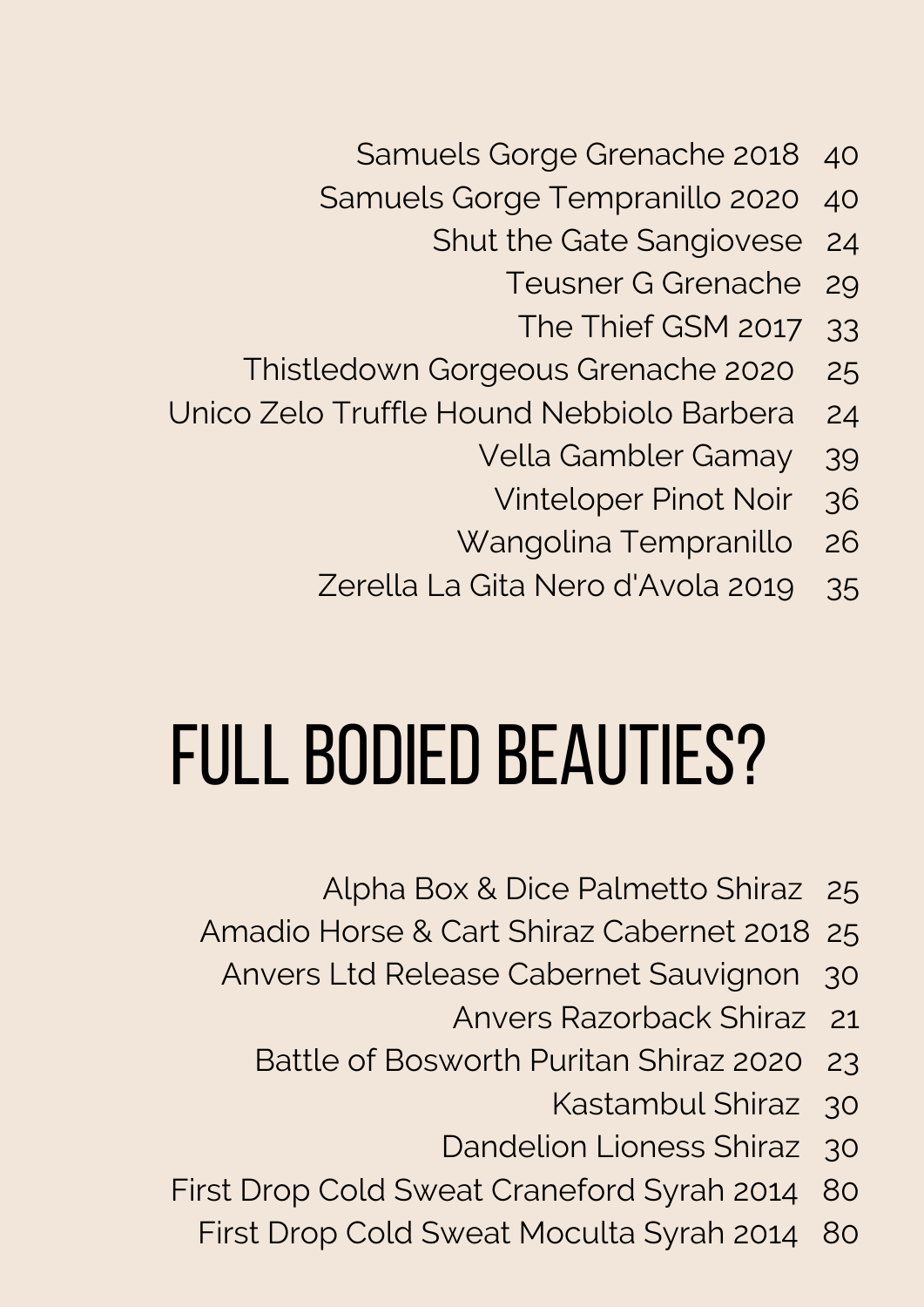- First Drop Cold Sweat Wilton Syrah 2014 80
- First Drop Fat of the Land Ebenezer Shiraz 2015 100
- First Drop Fat of the Land Greenock Shiraz 2015 100
	- First Drop Fat of the Land Seppeltsfield 2015 100
		- First Drop The Cream Shiraz 2015 150
			- Georges "The Exile" Shiraz 2015 50
	- Heartland Directors Cut Cabernet Sauvignon 36
		- Heartland Dolcetto Lagrein 23
			- Jericho S3 Shiraz 26
			- Kalleske Moppa Shiraz 35
			- Karatta Lost Ram Syrah 20
		- Karatta The Great Cabsy Cabernet Shiraz 20
		- Lake Breeze Bullant Cabernet Merlot 2018 18
			- Lake Breeze Cabernet Sauvignon 2018 28
				- Langmeil Prime Cut Shiraz 25
				- Majella Cabernet Sauvignon 2017 36
					- Majella Merlot 2017 36
					- Majella Musician Cabernet Shiraz 21
						- Ministry of Clouds Shiraz 34
							- Mitolo GAM Shiraz 2016 59
						- Mitolo Jester Cabernet 2018 27
						- Ox Hardy Upper Tintara Shiraz 38
				- Paracombe Reuben Cabernet blend 25
					- Samuels Gorge Shiraz 48